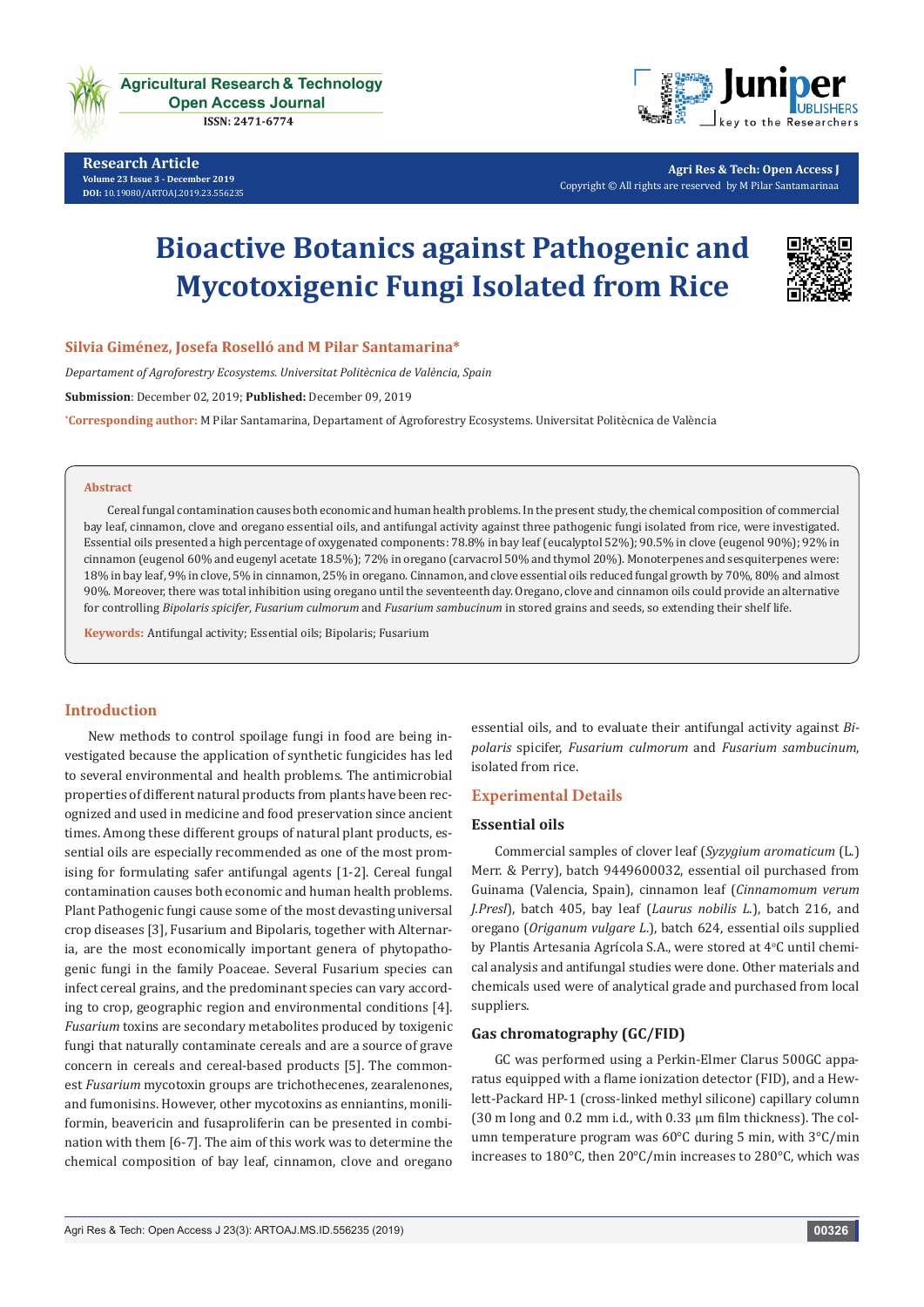maintained for 10 min. The carrier gas was helium at a flow rate of 1 mL/min. Both the FID detector and injector port temperature were maintained at 250 and 220°C, respectively.

#### **Gas chromatography and mass spectrometry (GC-MS)**

GC-MS analysis was carried out with a Varian Saturn 2000 equipped with a Varian C.S VA-5MS capillary column (30m long and 0.25 mm i.d. with 0.25 µm film thickness). The same working conditions used for GC and split mode injection (ratio 1:25) were employed. Mass spectra were taken over the m/z 28–400 range with an ionizing voltage of 70eV. Kovat's retention index was calculated using co-chromatographed standard hydrocarbons. The individual compounds were identified by MS and their identity was confirmed by comparison of their RIs, relative to C8-C32 n-alkanes, and by comparing their mass spectra and retention times with those of authentic samples or with data already available in the NIST 2005 Mass Spectral Library and in the literature [8].

#### **Fungal species**

Three phytopathogenic fungi, *Bipolaris spicifer* (CECT 27761), *Fusarium culmorum* (CECT 209241) and *Fusarium sambucinum* (CECT 209252) were isolated in the Botany Laboratory of the Department of Agroforest Ecosystems from rice samples collected in "La Albufera" rice-producing Mediterranean area in Valencia (Spain). Fungal species were morphological and moleculary identified and then deposited in the Spanish Type Culture Collection (CECT).

### **Antifungal activity**

The bioassay was performed in Petri dish (90×15mm and  $150\times20$ mm), dissolving 300  $\mu$ g/mL (Tween 20, 0.1%) of commercial essential oils in previously sterilized Potato Dextrose Agar (PDA) growth medium flasks at 45-50°C while the medium was still in a liquid form and distributed into Petri dishes. Petri dishes were inoculated with an 8mm diameter disk of 7-day old colony on PDA of each tested fungi. Plates were incubated in the dark at 25°C during 7, 14 and 21 days. Petri dish control contained equal amounts of sterilized water/Tween 20 (0.1%) on PDA was employed. Fungal growth was evaluated by measuring daily the diameter of the colony in two perpendicular directions and speed of growth was calculated. For each essential oil and fungi, six replicate dishes were used. The Petri plate control contained only PDA.

#### **Statistical analysis**

The fungal growth results were submitted to variance analysis (ANOVA) using Fisher test of least significant difference (LSD) with significant values at P<0.05. Data analysis was performed using Stat Graphics Plus 5.0 software (Stat Point, Inc., Herndon, Virginia, USA).

#### **Results and Discussion**

#### **Chemical composition of commercial essential oils**

**Table 1:** Identified compounds in commercial chemical composition of comercial essential oils of bay leaf (Bl) *(Laurus nobilis)*, cinnamon (C) *(Cinnamomum verum)*, clove (Cl) *(Syzygium aromaticum)* and oregano (O) *(Origanum vulgare)*.

| RI   | Compound                           | Peak Area (%) Bl         | Peak Area (%) C          | Peak Area (%) Cl         | Peak Area (%) 0          |
|------|------------------------------------|--------------------------|--------------------------|--------------------------|--------------------------|
| 853  | 3-hexen-1-ol                       | 0.06                     | $\overline{\phantom{a}}$ |                          |                          |
| 918  | butanoic acid,2-methylpropyl ester | 0.06                     | $\overline{\phantom{a}}$ | $\overline{a}$           | $\overline{\phantom{a}}$ |
| 932  | $\alpha$ -thujene                  | 0.17                     | 0.08                     | $\overline{a}$           | 0.32                     |
| 939  | $\alpha$ -pinene                   | 3.95                     | 0.83                     | $\overline{a}$           | 0.39                     |
| 954  | camphene                           | $\overline{\phantom{a}}$ | 0.36                     | $\overline{\phantom{a}}$ | 0.08                     |
| 979  | sabinene                           | 7,48                     | $\overline{\phantom{a}}$ | $\overline{\phantom{a}}$ | $\overline{\phantom{a}}$ |
| 980  | $\beta$ -pinene                    | 3.6                      | 0.27                     | $\overline{\phantom{a}}$ | $0.08\,$                 |
| 983  | 1-octen-3-ol                       | $\frac{1}{2}$            | $\overline{\phantom{a}}$ | $\overline{a}$           | 0.12                     |
| 994  | $\beta$ -myrcene                   | 0.65                     | 0.08                     |                          | 0.16                     |
| 995  | 3-octanone                         | $\overline{a}$           | $\overline{\phantom{a}}$ |                          | 0.81                     |
| 1005 | phellandrene                       | $\overline{a}$           | 0.53                     |                          | $\overline{\phantom{0}}$ |
| 1013 | $\delta$ -3-carene                 |                          | $\overline{\phantom{a}}$ |                          | 0.06                     |
| 1020 | $\alpha$ -terpinene                | 0.47                     | 0.16                     |                          | 1.35                     |
| 1029 | p-cymene                           | $\overline{\phantom{a}}$ | 0.71                     |                          | 11.5                     |
| 1033 | limonene                           | $\overline{\phantom{a}}$ | $\mathbf{1}$             |                          | 0.33                     |
| 1035 | 1,8-cineole (eucaliptol)           | 51.8                     | 0.07                     |                          | $\overline{\phantom{a}}$ |
| 1063 | $\gamma$ -terpinene                | 1.2                      | $\overline{a}$           |                          | 9.22                     |
| 1071 | sabinene hydrate                   | 0.12                     |                          |                          | 0.12                     |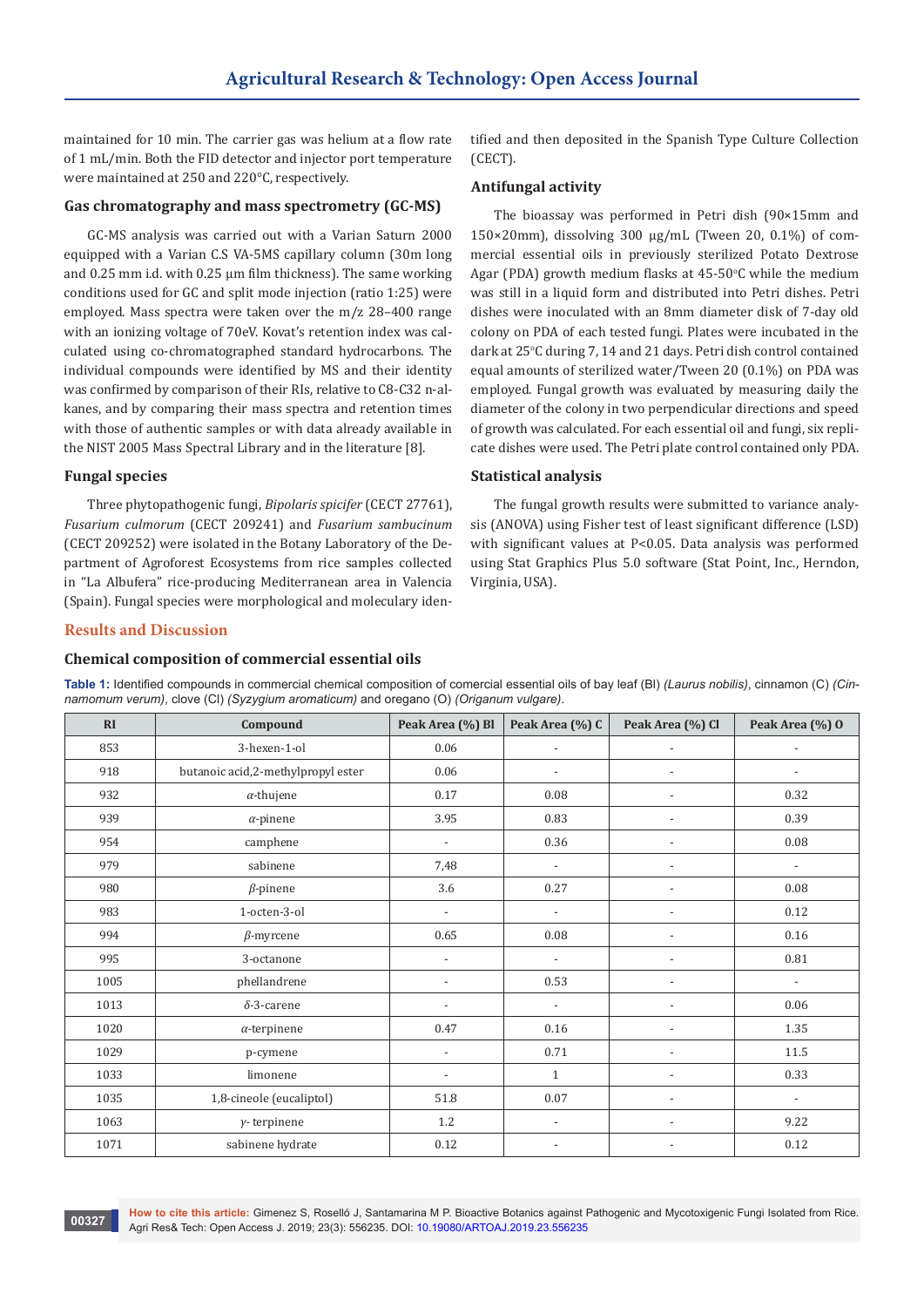## **Agricultural Research & Technology: Open Access Journal**

| 1091 | terpinolene                       | $\overline{\phantom{a}}$ | $\blacksquare$           | $\overline{\phantom{a}}$ | 0.2                         |
|------|-----------------------------------|--------------------------|--------------------------|--------------------------|-----------------------------|
| 1001 | linalool                          | 3.66                     | 0.41                     | ÷,                       | 1.08                        |
| 1168 | acetic acid, phenylmethylester    | $\frac{1}{2}$            | 0.13                     | $\overline{\phantom{a}}$ | $\overline{\phantom{a}}$    |
| 1168 | borneol                           | 0.12                     | $\Box$                   | $\overline{\phantom{a}}$ | 0.1                         |
| 1180 | terpinen-4-ol                     | 2.17                     | $\overline{a}$           | $\overline{\phantom{a}}$ | 0.44                        |
| 1192 | linalyl propionate                | $\Box$                   | 0.11                     | $\overline{\phantom{a}}$ | $\mathbb{Z}^2$              |
| 1193 | $\alpha$ -terpineol               | 2.301                    | $\overline{\phantom{m}}$ | ÷,                       | 0.19                        |
| 1199 | estragole                         | 0.38                     | $\overline{a}$           | $\overline{a}$           |                             |
| 1201 | dihydrocarvone                    | $\Box$                   | $\centerdot$             | $\overline{\phantom{a}}$ | 0.07                        |
| 1232 | nerol                             | 0.3                      | $\overline{\phantom{a}}$ | $\overline{\phantom{a}}$ | $\overline{\phantom{a}}$    |
| 1261 | linalyl acetate                   | 0.25                     | $\overline{a}$           | $\overline{\phantom{a}}$ | $\overline{\phantom{a}}$    |
| 1273 | 2-propenal, 3-phenyl-             | $\Box$                   | 1.99                     | $\overline{\phantom{a}}$ | $\overline{\phantom{a}}$    |
| 1288 | bornyl acetate                    | 0.55                     | $\overline{a}$           | $\overline{\phantom{a}}$ | $\overline{a}$              |
| 1290 | thymol                            | $\frac{1}{2}$            | $\overline{a}$           | $\overline{a}$           | 20.18                       |
| 1296 | 2-undecanone                      | 0.14                     | $\overline{\phantom{a}}$ | $\overline{\phantom{a}}$ | $\Box$                      |
| 1298 | carvacrol                         | $\blacksquare$           | $\frac{1}{2}$            | $\overline{\phantom{a}}$ | 50.02                       |
| 1328 | myrtenyl acetate                  | 0.06                     | $\overline{a}$           | $\frac{1}{2}$            | $\overline{\phantom{a}}$    |
| 1357 | $\alpha$ -terpinenyl acetate      | 13.1                     | $\centerdot$             | $\overline{\phantom{a}}$ | $\overline{\phantom{a}}$    |
| 1362 | eugenol                           | 1.4                      | 59.8                     | 90.01                    | $\overline{a}$              |
| 1380 | copaene                           | $\blacksquare$           | 0.36                     | $\overline{\phantom{a}}$ | $\overline{\phantom{0}}$    |
| 1409 | methyl eugenol                    | 3.8                      | $\overline{\phantom{a}}$ | $\overline{\phantom{a}}$ | $\blacksquare$              |
| 1420 | $\beta$ -caryophyllene            | 0.18                     | 1.9                      | 6.59                     | 1.59                        |
| 1447 | cinnamyl acetate                  | 0.09                     | 4.78                     | $\mathbb{Z}^2$           | $\mathcal{L}^{\mathcal{A}}$ |
| 1453 | $\alpha$ -caryophyllene           | $\blacksquare$           | 0.5                      | 1.99                     | 0.09                        |
| 1519 | $\delta$ -cadinene                | 0.08                     | $\frac{1}{2}$            | $\overline{\phantom{a}}$ | $0.1\,$                     |
| 1538 | eugenylacetate                    | $\overline{\phantom{a}}$ | 18.48                    | $\overline{\phantom{a}}$ | $\overline{\phantom{a}}$    |
| 1582 | caryophyllene oxide               | 0.1                      | 0.71                     | 0.4                      | 0.15                        |
| 1731 | 4-hydroxy-2-methoxycinnamaldehyde | $\overline{\phantom{a}}$ | $\overline{a}$           | $0.08\,$                 | $\overline{\phantom{a}}$    |

The identified components are shown in Table 1 with their relative percentages. In bay leaf, the oxygenated components amounted to 78.8% of their entire composition, of which the majority were epoxide 1.8-cineole (52%) and ester  $\alpha$ -terpinenyl acetate (13%), followed by esters bornyl acetate (0.5%) and linalyl acetate (0.25%). Hydrocarbons (monoterpenes and sesquiterpenes) accounted for 18% of their composition. Clove essential oil presented 90.5% of oxygenated compounds, and eugenol had the highest proportion (90%). Hydrocarbons (monoterpenes and sesquiterpenes) accounted for 9%; of these, 6.6% were  $\beta$  -caryophyllene and 2% β-caryophyllene. In cinnamon essential oil, the percentage of oxygenated compounds was 92%, eugenol was approximately 60%, followed by esters eugenyl acetate (18.5%) and cinnamyl acetate (5%), while hydrocarbons (monoterpenes and sesquiterpenes) represented only 5%,  $\beta$ -caryophyllene (1.9%), followed by limonene (1%), α-pinene (0.8%), el p-cymene (0.7) and  $\alpha$ -caryophyllene (0.5%). Eugenol was the main volatile component of both extracts and was more abundant in clove than in

cinnamon. Oregano essential oil contained 72% of oxygenated compounds, characterized by its high content of phenols carvacrol (50%) and thymol (20%). Monoterpenes and sesquiterpenes accounted for 25%, the most outstanding of which were p-cymene (11.5%), γ-terpinene (9.2%), β-caryophyllene (1.6%), α-terpinene (1.4%) and α-pinene (0.4%). The high content of carvacrol and thymol, and their precursors γ-terpinene and p-cymene, has been previously reported for their antimicrobial activity [2].

## **Antifungal activity**

The responses of the tested fungal species differed but displayed the same behavior pattern when faced with the distinct essential oils under study. Growth and sporulation of fungi were totally inhibited until day 17, and even then, speed of growth was very low (2-3mmd-1) when oregano essential oil was used. Oregano essential oil at 300µg/mL displayed the most antifungal potential (Table 2, Figure 1) against all the tested phytopathogenic fungi. In vitro the most susceptible fungi against clove and cinna-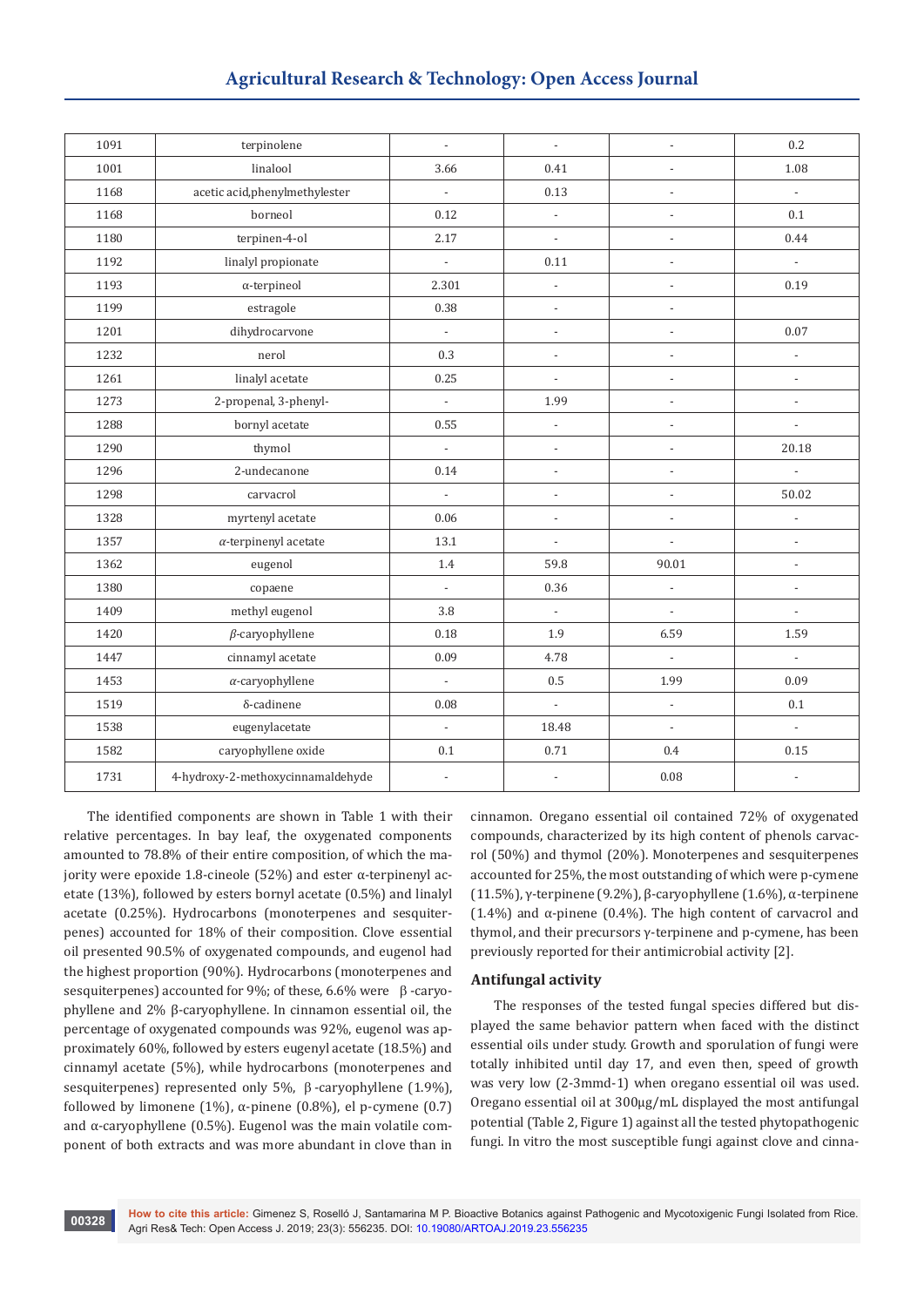mon essential oils were *B. spicifer* and *F. culmorum* (which reduced speed of fungal growth by 83-87%), followed by F. sambucinum (reduced fungal growth exceeded 70%). The effect as powerful inhibitors of fungi of clove and cinnamon oils was similar. In our study bay leaf oil had no inhibitory effect on the tested fungi. Cinnamon, clove and oregano essential oils significantly reduced the growth of *Bipolaris spicifer, Fusarium sambucinum* and *Fusarium culmorum* (P<0.05) (Figure 2). The chemical composition of bay leaf oil, which had no inhibitory effect on the fungi tested in our study, was 52% of 1,8 cineole (eucalyptol), but with only a small proportion of cinnamon and oregano (0.07% and 0.04%, respectively), which were not detected at all in clove; the 1.8-cineole compound has been described for its antifungal activity by various authors [9-10]. Several authors have studied the effect of cinna-

mon and clove oils on the growth of the *Fusarium* species isolated from plants, and their application in disinfecting seeds [11-12]. The antifungal activity of a gelatin film containing clove, oregano and cinnamon EOs has been demonstrated against *Colletotrichum gloesporoides*, *Alternaria alternata*, *Fusarium oxysporum* and *F. proliferatum* [13-15]. The main compound in clove and cinnamon essential oils was a natural phenolic compound, eugenol, characterized by its antifungal activity. It has been recently approved (Reg. (EU) No 546/2013) by the European Food Safety Authority (EFSA) as a fungicide (Dossier completed 2011/266/EU). The use of essential oils rich in eugenol and cinnamaldehyde is interesting because it has been recently found that their antifungal activity was even more effective in an encapsulation state than in a pure state [16].



**Figure 1:** Inhibition growth of *Bipolaris spicifer*, *Fusarium culmorum* and *Fusarium sambucinum* on PDA-Bay Leaf, PDA-Cinnamon, PDA-Clove and PDA-Oregano. Photographs of 14th day and 17th for oregano.

**Table 2:** Effects of bay leaf, cinnamon, clove and oregano essential oils (300µg/mL) on radial growth and growth rates of B. spicifer, *F. culmorum* and F. sambucinum. Confidence intervals with probability of 0.95.s.

| <b>Species-Treatment</b> | Mean             | <b>Lower limit</b> | <b>Upper limit</b> | <b>GR</b>    |
|--------------------------|------------------|--------------------|--------------------|--------------|
| B. spicifer-PDA          | $23.52 \pm 1.46$ | 20.64              | 26.39              | 6,83(0.99)   |
| B. spicifer-BL           | $24.32 \pm 1.22$ | 21.92              | 26.73              | 6.63(0.99)   |
| B. spicifer -C           | $4.24 \pm 0.99$  | 2.27               | 6.2                | 0.92(0.89)   |
| B. spicifer-CL           | $3.57 \pm 1.33$  | 0.96               | 6.18               | 1.16(0.89)   |
| B. oryzae-O              | $9.74 \pm 1.69$  | 6.42               | 13.05              | 3.00(0.94)   |
| <i>F. culmorum-PDA</i>   | $32.62 \pm 2.24$ | 24.23              | 35.01              | 11.80 (0.99) |
| E culmorum-BL            | $36.25 \pm 2.24$ | 26.86              | 37.64              | 11.95 (0.99) |
| E culmorum-C             | $4.01 \pm 1.22$  | 1.6                | 6.42               | 1.55(0.89)   |
| F. culmorum-CL           | $2.87 \pm 1.46$  | $\Omega$           | 5.75               | 1.50(0.92)   |

**How to cite this article:** Gimenez S, Roselló J, Santamarina M P. Bioactive Botanics against Pathogenic and Mycotoxigenic Fungi Isolated from Rice. Agri Res& Tech: Open Access J. 2019; 23(3): 556235. DOI: [10.19080/ARTOAJ.2019.23.556235](http://dx.doi.org/10.19080/ARTOAJ.2019.23.556235) **<sup>00329</sup>**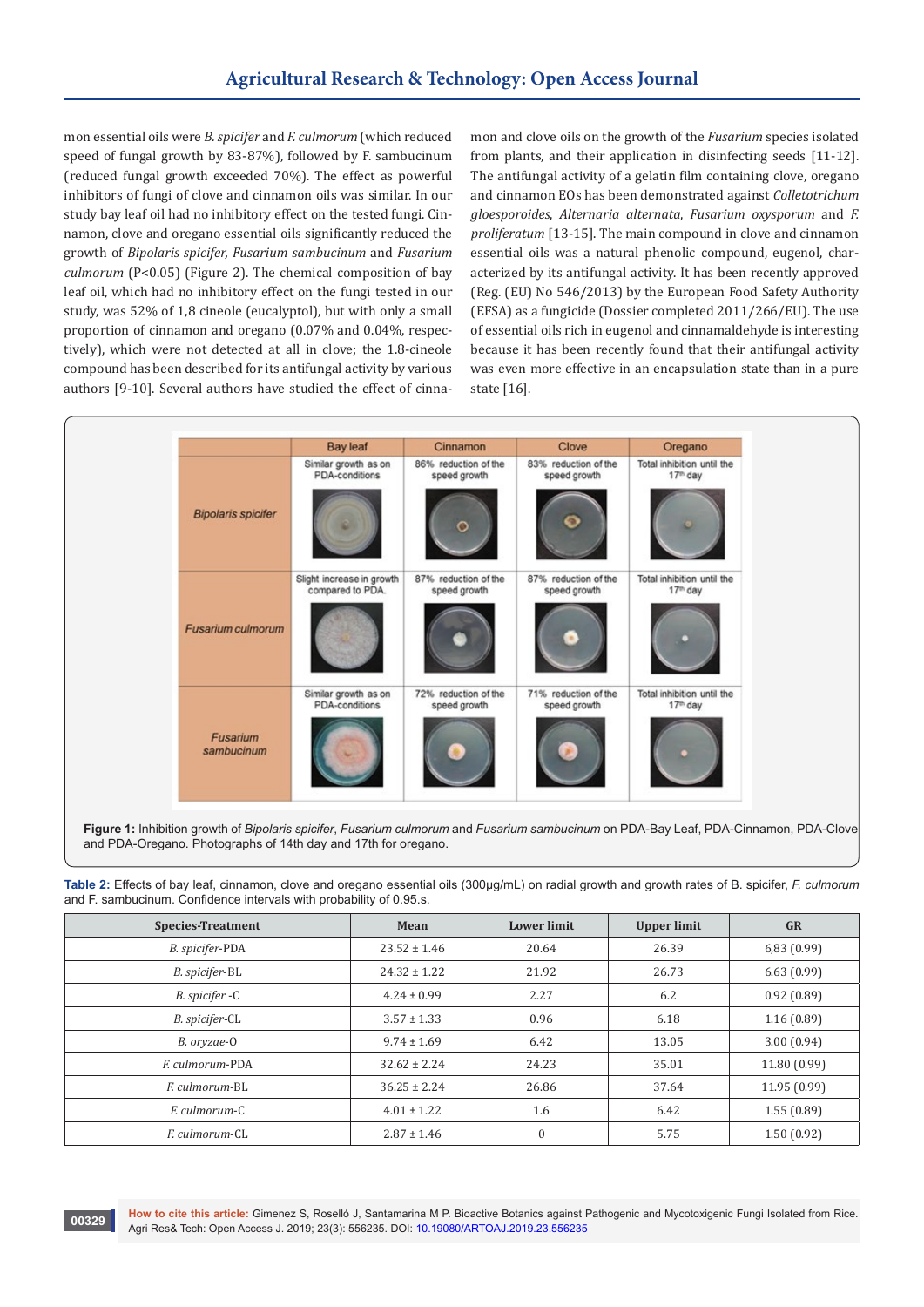# **Agricultural Research & Technology: Open Access Journal**

| <i>F. culmorum-O</i> | $5.02 \pm 1.73$  | 1.72  | 8.43  | 2.11(0.94) |
|----------------------|------------------|-------|-------|------------|
| F. sambucimun-PDA    | $22.82 \pm 1.22$ | 20.42 | 25.23 | 6.59(0.98) |
| F. sambucinum-BL     | $20.88 \pm 1.12$ | 18.69 | 23.08 | 6.00(0.98) |
| F. sambucinum-C      | $11.99 \pm 0.82$ | 10.36 | 13.61 | 1.84(0.87) |
| F. sambucinum-CL     | $12.45 \pm 0.84$ | 10.79 | 14.11 | 1.90(0.96) |
| F. sambucunum-0      | $3.83 \pm 3.16$  | 1.23  | 10.04 | 2.50(0.98) |



The studied oregano essential oil presented highly inhibited fungal growth. These results are in concordance with other authors, who have indicated that compounds carvacrol and thymol present high antifungal activity against food spoilage fungi, including *Rhizoctonia*, *Colletotrichum* and *Fusarium* [12, 15,17]. Oregano essential oil contains large amounts of phenolic compounds, thymol and carvacrol, and their biogenetic precursors p-cymene and γ-terpinene. Thymol has been recently approved (Reg. (EU) No 568/2013) by EFSA as a fungicide active substance (Dossier completed 2011/266/EU).

#### **Conclusion**

The results obtained in this work proved highly satisfactory against *Bipolaris spicifer*, *Fusarium culmorum* and *Fusarium sambucinum* with reductions in their growth of around 70%, 80% and almost 90% when cinnamon and clove essential oils were used. Furthermore, their growth and sporulation were totally inhibited up to almost 20 trial days when oregano oil was used. Addition of oregano, clove and cinnamon oils could provide an alternative for controlling *Bipolaris spicifer*, *Fusarium culmorum* and Fusarium sambucinum in stored products, and could thus extend their shelf life. As they are biodegradable, they could be used as preservatives and additives in foodstuffs and be applied in the storage of grain and seeds.

#### **References**

- 1. Knaak N, Da Silva, LD, Andreis TF, Fiuza LM (2013) Chemical characterization and anti-fungal activity of plant extracts and essential oils on the Bipolaris oryzae and Gerlachia oryzae phytopathogens. Australas. Plant Pathol 42: 469-475.
- 2. Bl*á*zquez MA (2014) Role of natural essential oils in sustainable agricultural and food preservation. J Sci Res Rep 3:1843-1860.
- 3. [Villa F, Cappitelli F, Cortesi P, Kunova A \(2017\) Fungal Biofilms: Targets](https://www.ncbi.nlm.nih.gov/pubmed/28450858)  [for the Development of Novel Strategies in Plant Disease Management.](https://www.ncbi.nlm.nih.gov/pubmed/28450858)  [Frontiers in Microbiol 8 \(654\): 1-9.](https://www.ncbi.nlm.nih.gov/pubmed/28450858)
- 4. [Van der Lee T, Zhang H, Van Diepeningen A, Waalwijk C \(2015\)](https://www.ncbi.nlm.nih.gov/pubmed/25530109)  [Biogeography of Fusarium graminearum species complex and](https://www.ncbi.nlm.nih.gov/pubmed/25530109)  [chemotypes: A review. Food Addit Contam 32\(4\): 453-460.](https://www.ncbi.nlm.nih.gov/pubmed/25530109)
- 5. [Ferrigo D, Raiola A, Causin R \(2016\) Fusarium Toxins in Cereals:](https://www.ncbi.nlm.nih.gov/pubmed/27187340)  [Occurrence, Legislation, Factors Promoting the Appearance and Their](https://www.ncbi.nlm.nih.gov/pubmed/27187340)  [Management. Molecules 21\(5\).](https://www.ncbi.nlm.nih.gov/pubmed/27187340)
- 6. [Jestoi M \(2008\) Emerging](https://www.ncbi.nlm.nih.gov/pubmed/18274964) *Fusarium* mycotoxins fusaproliferin, [beauvericin, enniatins, and moniliformin-A review. Cri Rev Food Sc.](https://www.ncbi.nlm.nih.gov/pubmed/18274964)  [Nutr 48\(1\): 21-49.](https://www.ncbi.nlm.nih.gov/pubmed/18274964)
- 7. [Tralamazza SM, Bemvenuti RH, Zorzete P, De Souza Garcia F, Corr](https://www.ncbi.nlm.nih.gov/pubmed/26593513)*ê*a B [\(2016\) Fungal diversity and natural occurrence of deoxynivalenol and](https://www.ncbi.nlm.nih.gov/pubmed/26593513)  [zearalenone in freshly harvested wheat grains from Brazil. Food Chem](https://www.ncbi.nlm.nih.gov/pubmed/26593513)  [196: 445-450.](https://www.ncbi.nlm.nih.gov/pubmed/26593513)
- 8. Adams RP (2007) In Identification of essential oil components by Gas Chromatography/Mass Spectrometry, 4<sup>th</sup> ed. Illinois: Allured Publishing Corporation.